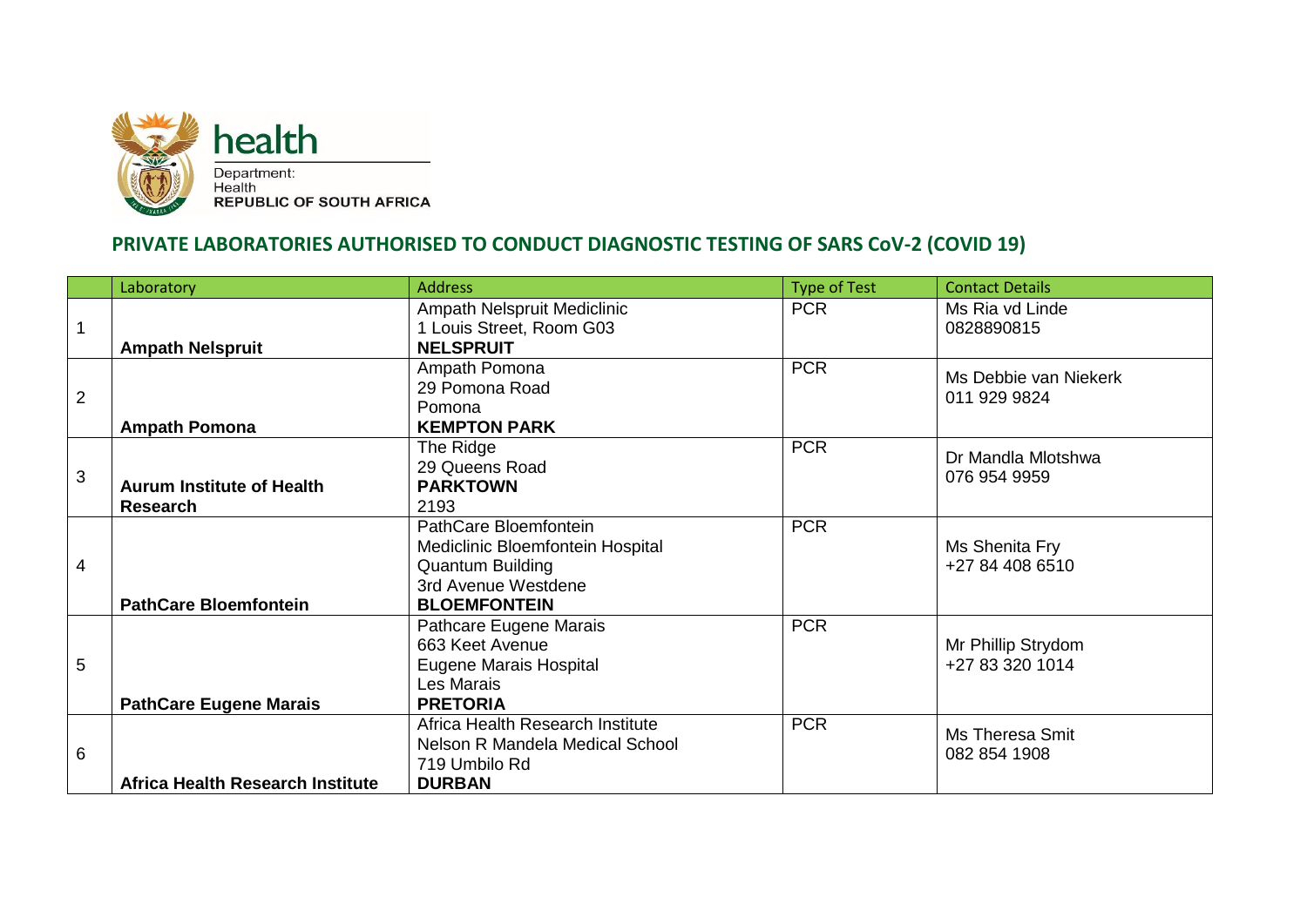|                | Laboratory                     | <b>Address</b>                                                                                                                                                          | <b>Type of Test</b> | <b>Contact Details</b>                     |
|----------------|--------------------------------|-------------------------------------------------------------------------------------------------------------------------------------------------------------------------|---------------------|--------------------------------------------|
| $\overline{7}$ | <b>PathCare Port Elizabeth</b> | Pathcare Port Elizabeth Laboratory<br><b>St Georges</b><br>40A Park Drive,<br><b>St Georges Hospital</b><br><b>Life Health Training Centre</b><br><b>PORT ELIZABETH</b> | <b>PCR</b>          | <b>Ms Elizabeth Cloete</b><br>083 564 6589 |
| 8              | PathCare Vereeniging           | <b>PathCare Vereeniging</b><br>Suite A7, Block A<br>10 Jourbert Street<br><b>VERINEEGING</b>                                                                            | <b>PCR</b>          | Ms Rita de Sa <sup>®</sup><br>072 256 1312 |
| 9              | PathCare Klerksdorp            | PathCare Group Inc<br><b>Klerksdorp Laboratory</b><br>Cnr Hartley & Yusuf Dadoo Streets<br>Anncron Hospital<br>Wilkoppies<br><b>KLERKSDORP</b>                          | <b>PCR</b>          | Ms Keitumetse Baitlhoi<br>082 408 8060     |
| 10             | <b>PathCare George</b>         | PathCare George Laboratory<br>1 Glouchester Lane<br>10 Joubert St<br><b>GEORGE</b>                                                                                      | <b>PCR</b>          | Ms Marlene Fourie<br>086 758 2648          |
| 11             | <b>Next Biosciences</b>        | <b>Next Biosciences Laboratory</b><br><b>International Business Gateway</b><br>C/o New Road and 6 <sup>th</sup> Road<br><b>MIDRAND</b>                                  | <b>PCR</b>          | Dr Christopher Maske<br>0737065673         |
| 12             | <b>Ampath Milpark</b>          | <b>Ampath Milpark</b><br>Milpark Heritage House<br>7 San Souci road<br><b>PARKTOWN</b>                                                                                  | <b>PCR</b>          | Ms Pam Ramjan<br>082 320 0634              |
| 13             | <b>Pathcare Kimberley</b>      | PathCare Kimberly Laboratory<br>3 Medkim<br>DuToitspan Road<br><b>KIMBERLY</b>                                                                                          | <b>PCR</b>          | Ms Judith Morrison<br>083 310 6475         |
| 14             | <b>KRISP</b>                   | <b>KZN Research Innovation and Sequencing</b><br>Platform                                                                                                               | <b>PCR</b>          | Prof Tulio de Oliveira<br>082 962 4219     |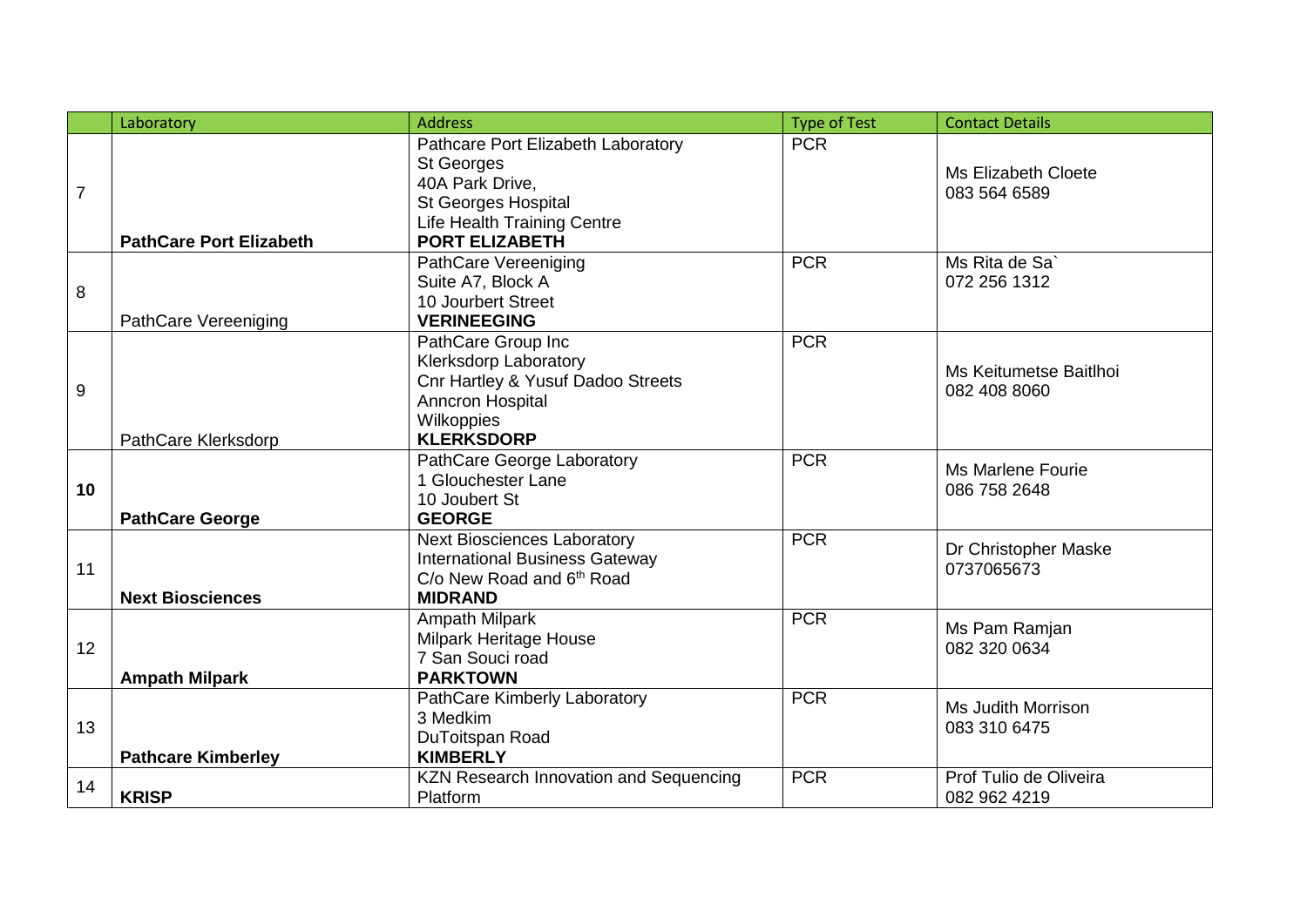|    | Laboratory                     | <b>Address</b>                                                                                                                                                       | <b>Type of Test</b> | <b>Contact Details</b>                 |
|----|--------------------------------|----------------------------------------------------------------------------------------------------------------------------------------------------------------------|---------------------|----------------------------------------|
|    |                                | <b>K-RITH Tower Building PCR</b><br>Nelson R Mandela School of Medicine<br>University of KwaZulu-Natal<br>719 Umbilo Road,<br><b>DURBAN</b>                          |                     |                                        |
| 15 | <b>Pathcare N1 City</b>        | PathCare Reference Laboratory N1 City<br><b>Neels Bothma Street</b><br>N1 City<br><b>CAPE TOWN</b>                                                                   | <b>PCR</b>          | Mr Rene Bester<br>0832809942           |
| 16 | <b>CAPRISA</b>                 | <b>CAPRISA Research Laboratory</b><br>Nelson R Mandela School of Medicine, 2nd<br>Floor<br>Doris Duke Medical Research Institute<br>719 Umbilo Road<br><b>DURBAN</b> | <b>PCR</b>          | Ms Natasha Samsunder<br>084 402 4842   |
| 17 | <b>Ampath Pietermaritsburg</b> | Ampath Pietermaritzburg<br>381 Boshoff Street<br><b>PEIERTERMARITZBURG</b>                                                                                           | <b>PCR</b>          | Ms Sandi Scott<br>+27 (84) 421 6939    |
| 18 | <b>ACT</b>                     | <b>Albert Cellular Therapy</b><br><b>Room 121</b><br>Midstream Hill Medical Park<br><b>Godley Drive</b><br><b>MIDSTREAM</b>                                          | <b>PCR</b>          | Dr Robyn Marshall<br>012 993 2555      |
| 19 | <b>Ampath George</b>           | Ampathn George<br>Shop 8A<br><b>Prince Vintcent Square</b><br><b>Gloucester Avenue</b><br><b>GEORGE</b>                                                              | <b>PCR</b>          | <b>Mr Andre Martins</b><br>044 8025100 |
| 20 | <b>Ampath East London</b>      | Ampath Microbiology Laboratory<br>58 St James Road<br>Southernwood<br>East London<br><b>EASTERN CAPE</b>                                                             | <b>PCR</b>          | Ms Asanda Tyokolo<br>043 703 4322      |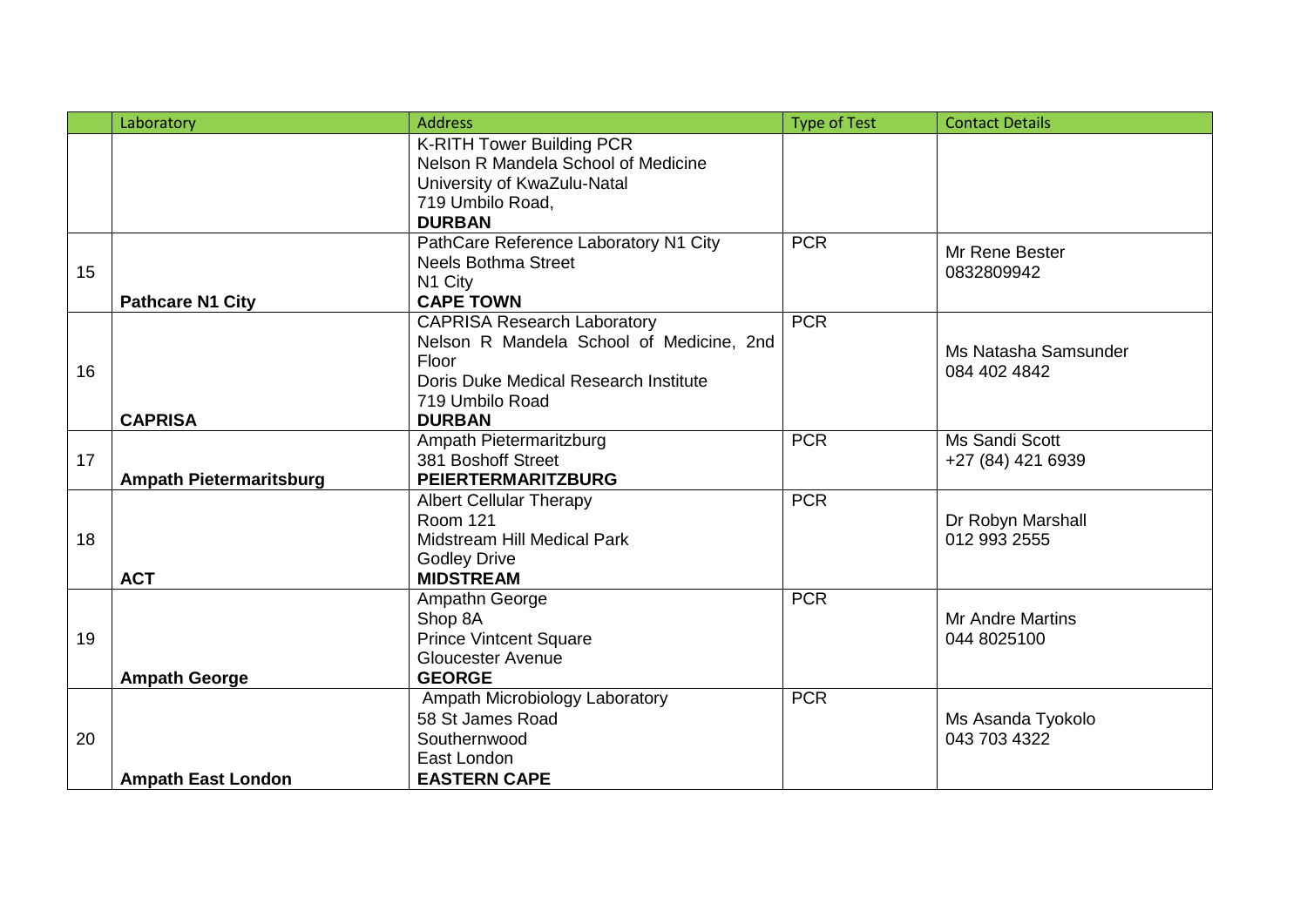|    | Laboratory                                                           | <b>Address</b>                                                                                                                                              | <b>Type of Test</b> | <b>Contact Details</b>                         |
|----|----------------------------------------------------------------------|-------------------------------------------------------------------------------------------------------------------------------------------------------------|---------------------|------------------------------------------------|
| 21 | <b>PathCare Unitas</b>                                               | PathCare Dr WJ Vermaak Inc<br>Unitas Microbiology and Virology<br>Lifestyle Management Park Unit 1<br><b>Clifton Avenue</b><br>Centurion<br><b>PRETORIA</b> | <b>PCR</b>          | Ms Marrianne Wolfaardt<br>071 352 8914         |
| 22 | <b>Centre for Proteomic and</b><br><b>Genomic Research</b><br>(CPGR) | Centre for Proteomic and Genomic Research<br>Upper Level, St Peter's Mall<br>Cnr Anzio and Main Road<br>Observatory<br><b>CAPE TOWN</b>                     | <b>PCR</b>          | Ms Moleboheng Seutloali<br>+27 (0) 21 447 3228 |
| 23 | <b>Speslab</b>                                                       | SpesLab<br>45 Dalmeny Road<br>Blairgowrie<br><b>RANDBURG</b>                                                                                                | <b>PCR</b>          | Dr Andrine Smith<br>0845829530                 |
| 24 | Ampath Western Cape                                                  | Ampath Cape Town<br>5 Fairway close<br>Parrow<br><b>CAPE TOWN</b>                                                                                           | <b>PCR</b>          | Mr Louis Redelinghuys<br>083 679 4463          |
| 25 | <b>Anglo American Witbank</b>                                        | Anglo American Witbank<br>Anglo coal Highveld hospital<br>Farm Klipfontein 322 J S<br><b>WITBANK</b>                                                        | <b>PCR</b>          | Ms Melissa Malan<br>0722834946                 |
| 26 | <b>PathCare Welkom</b>                                               | PathCare Welkom<br>Room G23 MediClinic Welkom<br>Cnr Meden & Lategan Street<br><b>WELKOM</b>                                                                | <b>PCR</b>          | Dr Inez Rossouw<br>082 784 8162                |
| 27 | <b>PathCare Umhlanga</b>                                             | PathCare Umhlanga<br>Suite 107, Ingenuity House<br>325 Umhlanga Rocks Drive<br>Umhlanga Ridge<br><b>UMHLANGA</b>                                            | <b>PCR</b>          | Subashnie Mari<br>0745898400                   |
| 28 | <b>Anglo American WITS CLS</b>                                       | Anglo American Wits CLS<br><b>Spencer Lister Building</b>                                                                                                   | <b>PCR</b>          | Ms Maureen Jangano<br>+27 74 367 8678          |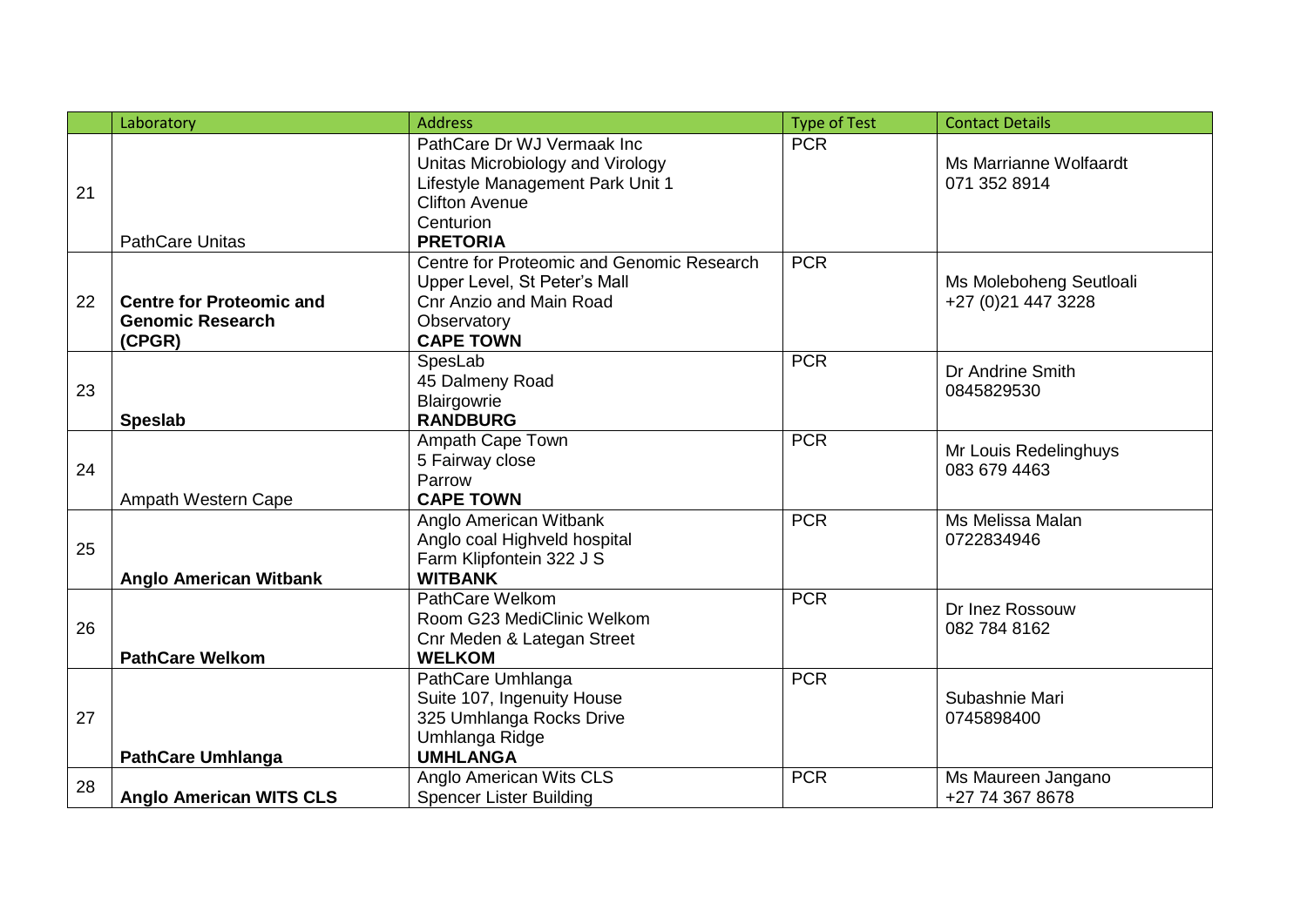|    | Laboratory                                  | <b>Address</b>                                                                                                   | <b>Type of Test</b> | <b>Contact Details</b>                                         |
|----|---------------------------------------------|------------------------------------------------------------------------------------------------------------------|---------------------|----------------------------------------------------------------|
|    |                                             | <b>NHLS Complex</b><br>c/o Hospital and de Korte Street<br><b>Braamfontein</b><br><b>JOHANNESBURG</b>            |                     |                                                                |
| 29 | <b>Anglo American Sisheni</b>               | Anglo American Sishen Laboratory<br><b>UGM Clinic</b><br><b>Frikkie Meyer Street</b><br><b>KATHU</b>             | <b>PCR</b>          | Mr Kaye Fitchet<br>082 9408085                                 |
| 30 | <b>Ampath Rustenburg</b>                    | Ampath Rustenburg Laboratory<br>56 Heystek Street<br>Rustenburg<br><b>RUSTENBURG</b>                             | <b>PCR</b>          | Mr Willie Kirsten<br>014 523 9700                              |
| 31 | <b>Ampath Trichardt</b>                     | Ampath Trichardt Laboratory<br><b>Trichpark Medical Centre</b><br>42 Barney Molekwane Street<br><b>TRICHARDT</b> | <b>PCR</b>          | Mr Hennie Combrink<br>082 887 4310                             |
| 32 | <b>Anglo American Rustenburg</b>            | Rustenburg COVID-19 Laboratory<br>Occupational Health Care Centre<br>Plot 25, Pretoria Road<br><b>RUSTENBURG</b> | <b>PCR</b>          | Ms Natasha Panday<br>0726992391                                |
| 33 | PathCare Beacon Bay                         | PathCare Beacon Bay<br>Beacon Bay Laboratory<br>Quinerra Drive<br>Beacon Bay<br><b>EAST LONDON</b>               | <b>PCR</b>          | <b>Kerry Stolsie</b><br>079 491 0277                           |
| 34 | <b>Ampath Westridge</b>                     | Ampath Westridge<br>95nKing Cesthwayo Highway<br>Westridge<br><b>DURBAN</b>                                      | <b>PCR</b>          | Ms Desiree Hodnett<br>0662128918                               |
| 35 | International Organization for<br>Migration | Walker Creek Office Park,<br>c/o Florence Ribeiro and Nicholson street<br>Muckleneuk,<br><b>PRETORIA</b><br>0081 | <b>PCR</b>          | Mr. Senekal Motsoeneng<br>Dr Joycelyn Afful<br>+27 12 342 2789 |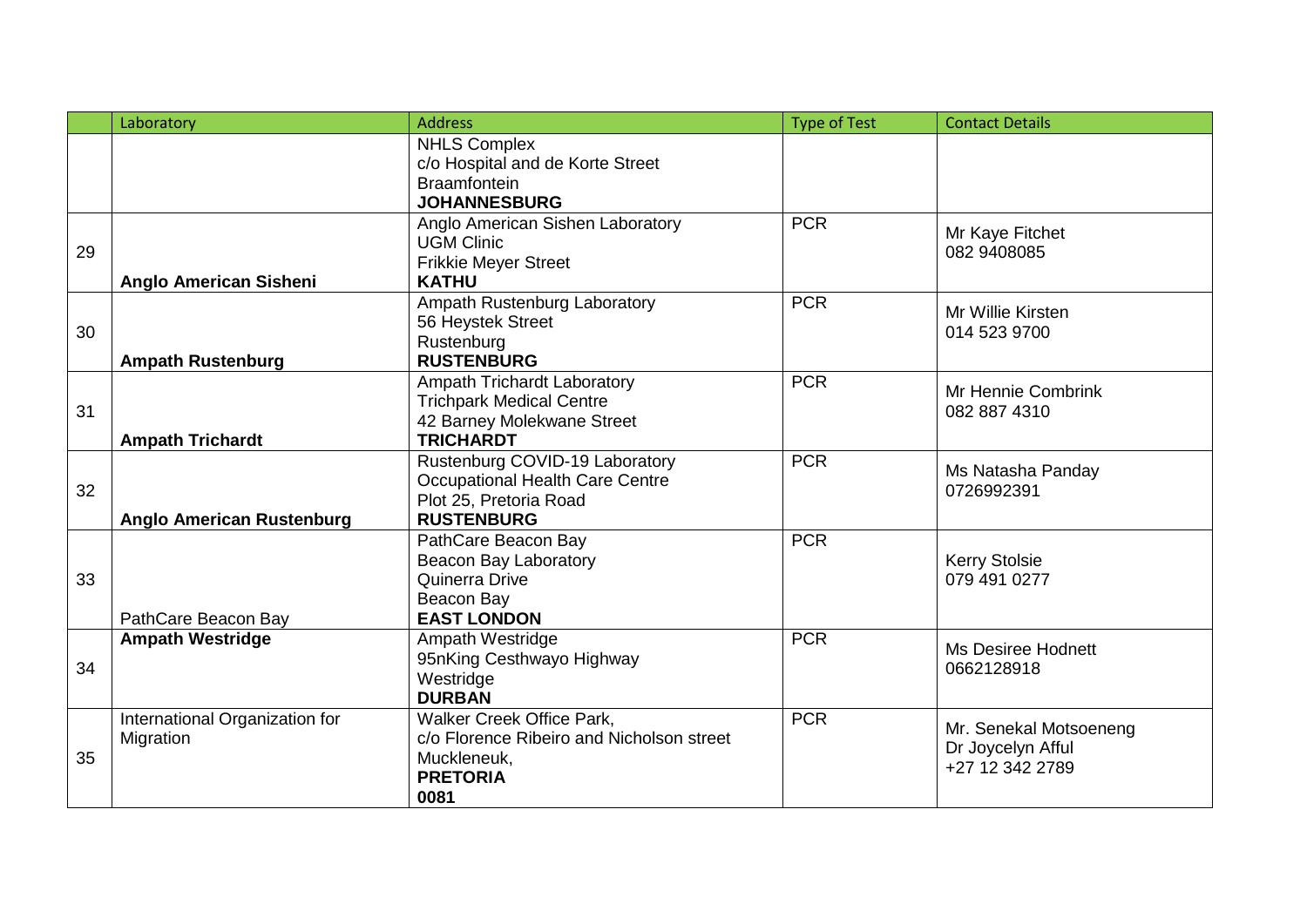|    | Laboratory                                                                       | <b>Address</b>                                                                                                                     | <b>Type of Test</b> | <b>Contact Details</b>                                                 |
|----|----------------------------------------------------------------------------------|------------------------------------------------------------------------------------------------------------------------------------|---------------------|------------------------------------------------------------------------|
| 37 | <b>Ampath Centurion Molecular</b><br><b>Biology Laboratory</b>                   | 166 With-Hazel Avenue,<br>2nd floor.<br><b>Highveld Techno Park</b><br><b>CENTURION</b><br>0046                                    | <b>PCR</b>          | Dr T Marshall<br>076 812 5630                                          |
| 38 | Anglo American Polokwane                                                         | 25 Palmietfontein Plots<br>R37 Road to Burgersfort/Mashishing<br><b>POLOKWANE</b><br>0700                                          | <b>PCR</b>          | Dr Vuyolethu Keti<br>082 925 8367                                      |
| 39 | Anglo American Motoloto<br>Laboratory                                            | <b>Mototolo Mine Road</b><br><b>BURGESFORD</b>                                                                                     | <b>PCR</b>          | Dr Vuyolethu Keti<br>082 925 8367                                      |
| 40 | Anglo Americab Amanderlbult<br>Laboratory                                        | <b>Amandelbult Hospital</b><br>Amandelbult<br><b>CHROMITE</b><br>0362                                                              | <b>PCR</b>          | Ms Natasha Panday<br>0726992391                                        |
| 41 | <b>Wellcome Centre Infectious</b><br>Diseases Research in Africa<br><b>CIDRI</b> | Wernher and Beit Building, South Room<br>3.10<br><b>UCT Faculty of Health Sciences</b><br>Anzio Road<br><b>OBSERVATORY</b><br>7925 | <b>PCR</b>          | Ms Fatima Abrahams<br>082 308 5624                                     |
| 42 | <b>Council of Scientific and Industrial</b><br>Research                          | Meiring Naude Rd<br><b>Brummeria</b><br><b>PRETORIA</b><br>0184                                                                    | <b>PCR</b>          | Dr. Alex Alexandre<br>0128414770<br>Phumelele Ramphoma<br>012 841 4779 |
| 43 | <b>Arise Health Laboratory</b>                                                   | Mayo Clinic<br>Mayo 6<br>Ground Floor, Room 2<br><b>JOHANNESBURG</b>                                                               | <b>PCR</b>          | Mr Tshilidzi Tshikovhela<br>082 492 1614                               |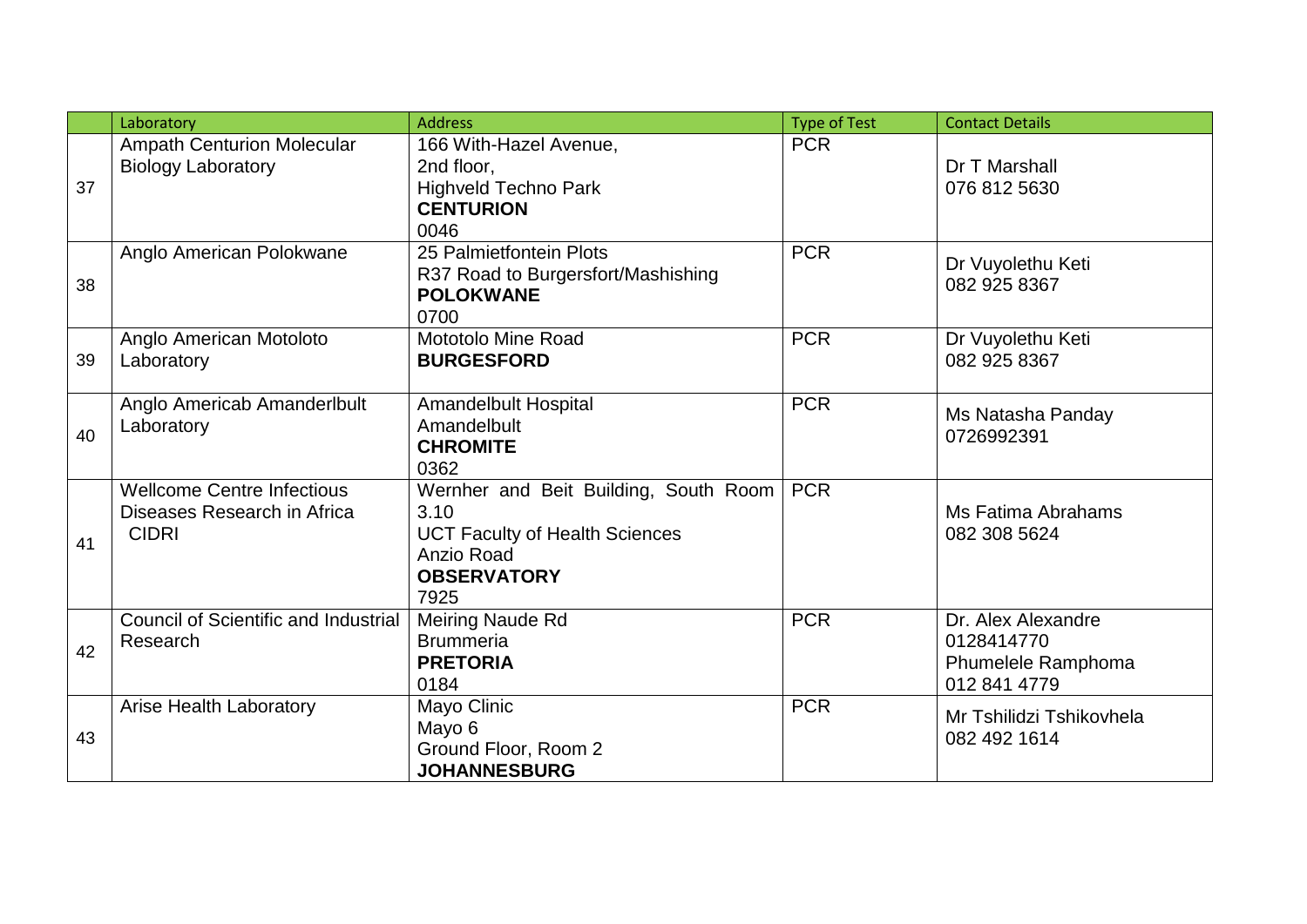|    | Laboratory                                              | <b>Address</b>                                                                                                                             | <b>Type of Test</b> | <b>Contact Details</b>                                                 |
|----|---------------------------------------------------------|--------------------------------------------------------------------------------------------------------------------------------------------|---------------------|------------------------------------------------------------------------|
| 44 | <b>Biotech Africa</b>                                   | 1st Floor, The Harrington<br>50 Harrington Street<br><b>CAPE TOWN</b><br>8001                                                              |                     | Dr. Jenny Leslie<br>082 555 1818                                       |
| 45 | <b>SATVI Laboratory</b>                                 | Faculty of Health Sciences,<br>Room S1.05,<br>Wernher Beit South Building,<br>Anzio Road,<br>Observatory,<br><b>CAPE TOWN</b>              | <b>PCR</b>          | Prof. Thomas Scriba<br>0727064635<br>Dr. Nicole Bilek<br>0769043379    |
| 46 | Anglo American Biomedical<br><b>Research Laboratory</b> | <b>Technical Solutions</b><br>North Campus,<br>Building 9<br><b>Technical Solutions</b><br>North Campus, Building 9<br><b>JOHANNESBURG</b> | <b>PCR</b>          | Dr V Keti<br>0829258367<br><b>Moloko Manthata</b><br>0795228320        |
| 47 | <b>DNAIysis Laboratory</b>                              | N208, Thrupps Centre<br>204 Oxford Rd<br><b>SANDTON</b>                                                                                    | <b>PCR</b>          | Dr Danny Meyersfeld<br>082 902 3350<br>Larisa Naguriah<br>083 707 3973 |
| 48 | <b>JDJ Diagnostics</b>                                  | Suite LG2<br>Musgrave park<br>18 Musgrave Road<br>Durban                                                                                   | <b>PCR</b>          | Professor P.M Durand<br>0839858890<br>Nicholas Naicker<br>0810498462   |
| 49 | Anglo American - Kolomela                               | <b>PCR</b> laboratory<br>Postmansburg<br><b>Northern Cape</b>                                                                              | <b>PCR</b>          | Mr Kaye Fitchet<br>0829408085                                          |